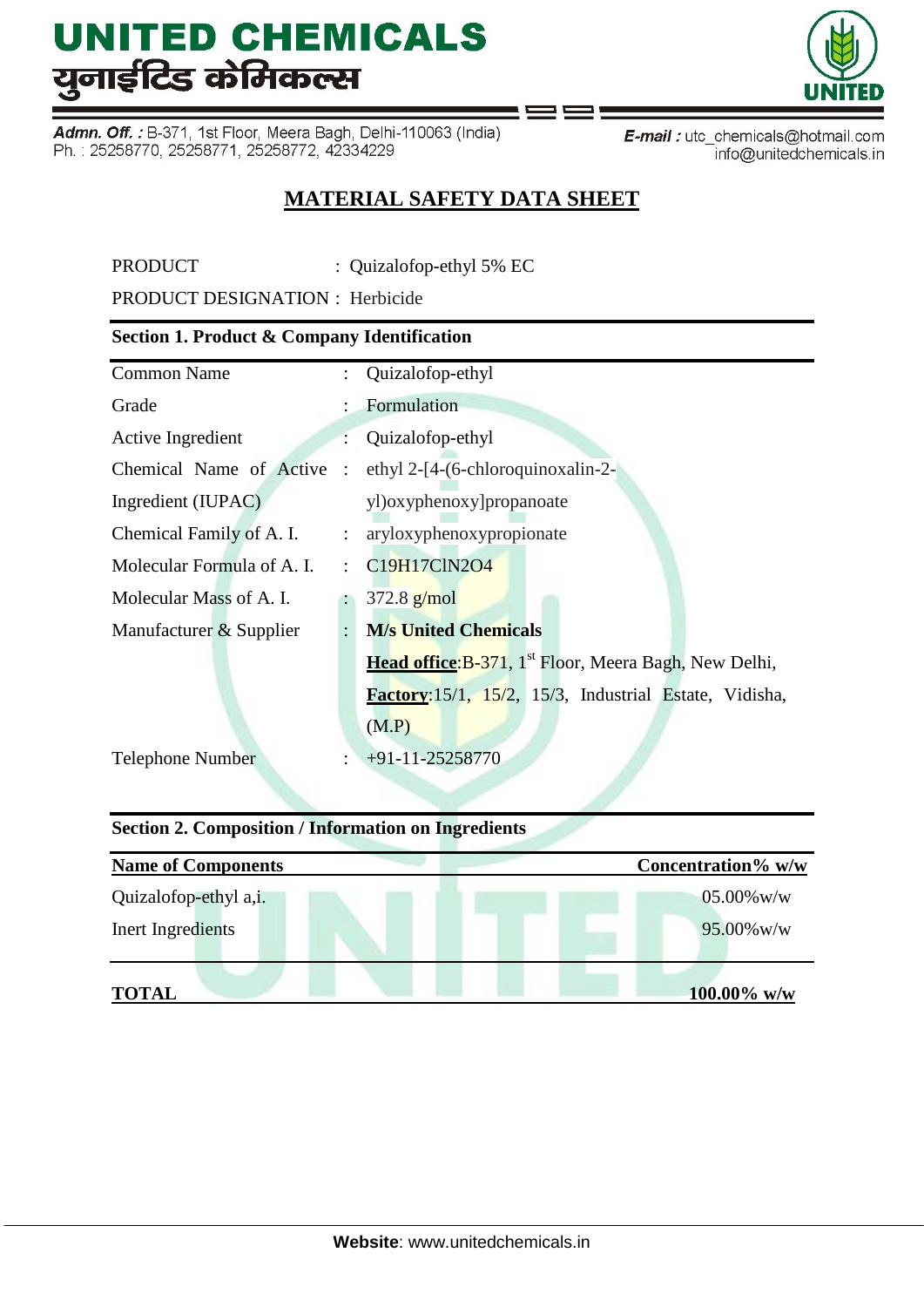Admn. Off. : B-371, 1st Floor, Meera Bagh, Delhi-110063 (India) Ph.: 25258770, 25258771, 25258772, 42334229



E-mail: utc\_chemicals@hotmail.com info@unitedchemicals.in

#### **Section 3. Hazards Identification**

#### **Biological hazards:**

Eye contact: May cause irritation.

Skin contact: Not a skin irritant.

Ingestion: May cause nausea, vomiting, and diarrhoea.

Inhalation: May cause irritation.

#### **Section 4. First Aid Measures**

**General advice :** Never give anything by mouth to an unconscious person.

**Inhalation :** Move to fresh air. Consult a physician after significant exposure. Artificial respiration and/or oxygen may be necessary.

**Skin contact :** Take off contaminated clothing and shoes immediately. Wash off immediately with soap and plenty of water. In the case of skin irritation or allergic reactions see a physician. Wash contaminated clothing before re-use.

**Eye contact :** If easy to do, remove contact lens, if worn. Hold eye open and rinse slowly and gently with water for 15-20 minutes. If eye irritation persists, consult a specialist..

**Ingestion :** Obtain medical attention. DO NOT induce vomiting unless directed to do so by a physician or poison control center. If victim is conscious: Rinse mouth with water.

**Notes to physician**

Treatment : Treat symptomatically

**Section 5. Fire Fighting Measures**

**Suitable Extinguishing Media:** Water, foam, dry chemicals or CO2.

**Unsuitable extinguishing media:** Water stream

**Special Fire Fighting Procedures:** Firefighters should wear self-contained breathing apparatus and full fire-fighting turn out gear. Use water spray. Cool tank/container with water spray

**Special hazards in fire:** Product is classified as a C1 combustible product. There is no risk of an explosion from this product under normal circumstances. Combustion may release carbon dioxide, nitrogen oxides, and/or chlorine compounds.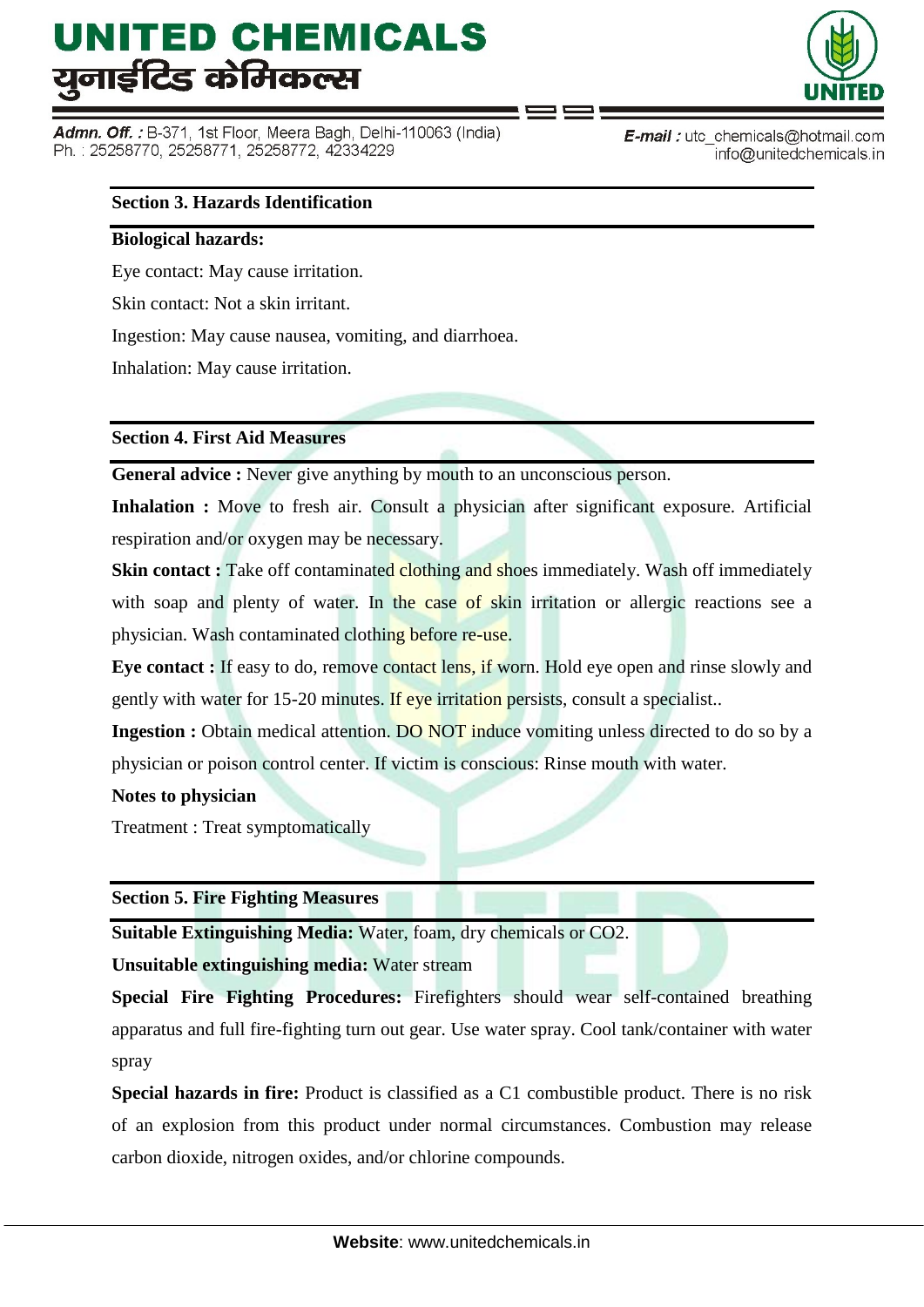Admn. Off. : B-371, 1st Floor, Meera Bagh, Delhi-110063 (India) Ph.: 25258770, 25258771, 25258772, 42334229



E-mail: utc\_chemicals@hotmail.com info@unitedchemicals.in

#### **Section 6. Accidental Release Measures**

**Emergency procedures:** Wear protective equipment to prevent skin and eyes being affected. Evacuate unprotected and unnecessary personnel from area of spill. If material is leaking from a container, stop the leak only if this can be done safely. Prevent spillage entering drains or watercourse.

**Personal Precautions:** Wear appropriate protective gear for the situation. Keep people and animals away and upwind. Review Fire-Fighting Measures and Handling (Personnel) sections before proceeding with clean-up. Use appropriate Personal Protective Equipment during clean-up. Prevent material from entering sewers, waterways, or low areas.

**Methods for containment & cleanup:** Vermiculite, Sand, Soil is a suitable absorbent, especially soils high in clay. Soil can be used to form bunds to contain spillage. Contaminated soil should be collected for disposal at a suitable landfill. Contaminated area and tools should be washed down with hypochlorite bleach. Personal protective equipment and clothing should be washed with soapy water.

#### **Section 7. Handling & Storage**

**Handling:** All chemicals should be considered hazardous. Avoid direct physical contact. Use appropriate, approved safety equipment. Keep out of reach of children. Avoid contact with the eyes, skin and clothing and avoid inhalation of product or spray mist. If in eyes, wash it immediately with water. After handling and before eating, drinking or smoking, wash hands, arms and face thoroughly with soap and water. Do not contaminate food or use on household tanks.

**Storage:** Store in the closed, original container in a dry, cool, well-ventilated area, secure area at minimum storage temperatures. Store in locked room or place away from children, animals, food, animal feed, seed and fertilizers.

#### **Section 8. Exposure Control, Personal Protection**

**Engineering Controls:** Use only with adequate ventilation. Keep container tightly closed **Respiratory Protection:** Use NIOSH/MSHA approved respirator appropriate for exposure of concern. **Eye Protection:** Chemical goggles.

**Protective Clothing:** Rubber gloves, respirator, boots, long sleeved shirt or jacket, long pants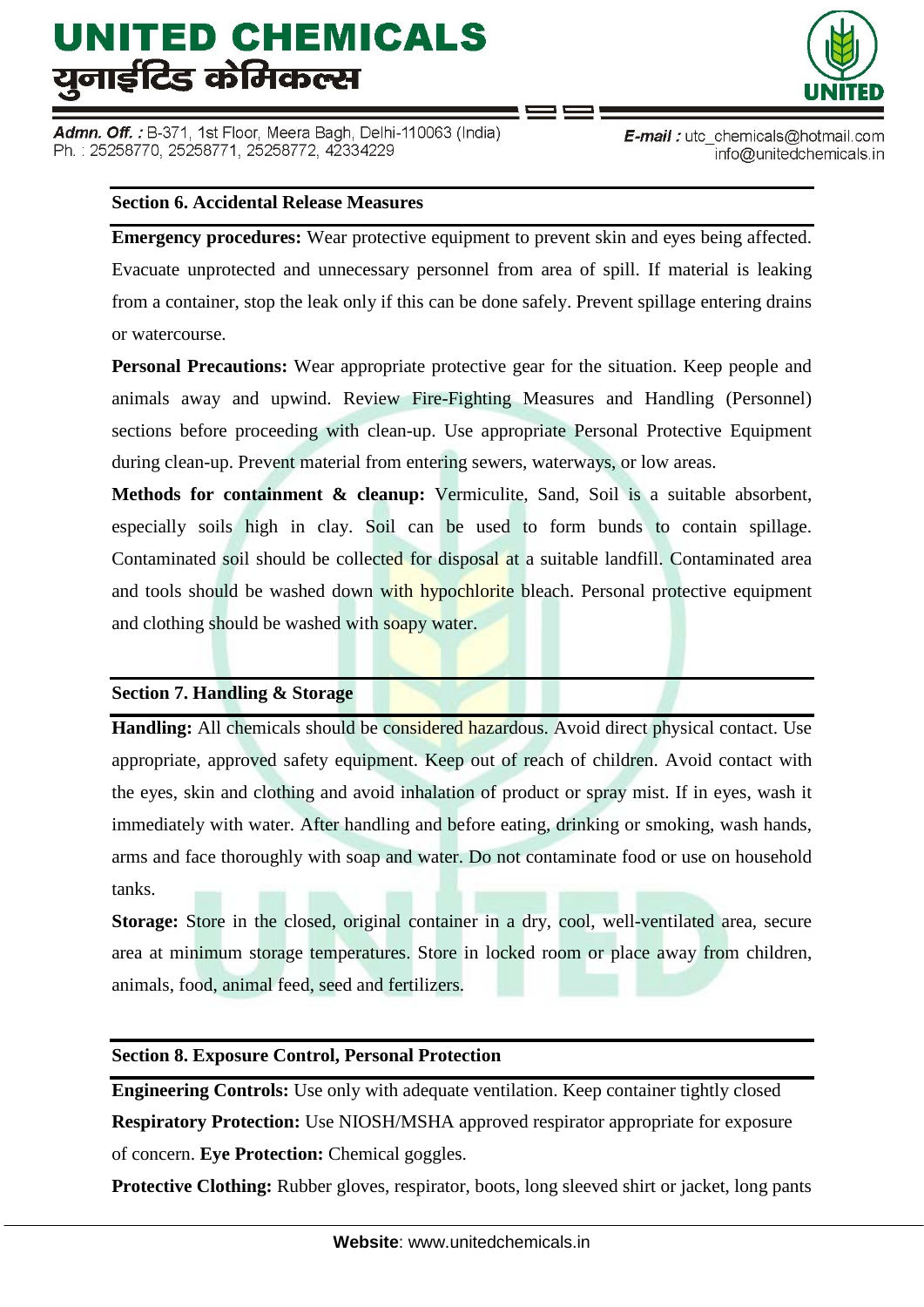Admn. Off. : B-371, 1st Floor, Meera Bagh, Delhi-110063 (India) Ph.: 25258770, 25258771, 25258772, 42334229



E-mail: utc\_chemicals@hotmail.com info@unitedchemicals.in

| <b>Section 9. Physical and Chemical Properties</b> |                                                   |  |
|----------------------------------------------------|---------------------------------------------------|--|
| Appearance / state                                 | light yellow clear liquid<br>$\ddot{\phantom{a}}$ |  |
| <b>Colour</b>                                      | light yellow clear                                |  |
| <b>Odour</b>                                       | Aromatic                                          |  |
| pH                                                 | $: 5.1 - 6.1$                                     |  |
| <b>Flash point</b>                                 | 62.1<br>$\mathbb{R}^{\mathbb{Z}}$                 |  |
| <b>Relative Density</b>                            | $0.86 - 0.96$                                     |  |
| <b>Explosive Properties</b>                        | Not an explosive<br>÷                             |  |
|                                                    |                                                   |  |

**Section 10. Stability & Reactivity**

**Conditions To Avoid:** Very high or low temperatures.

**Stability:** Stable under normal conditions. Active may degrade in strong UV light.

**Polymerization:** Will not occur.

**Hazardous decomposition products:** Oxides of nitrogen and chlorine. Burning with limited oxygen may produce carbon monoxide.

**Incompatible Materials:** Strong oxidising agents.

**Section 11. Toxicological Information**

**Acute Oral Toxicity**  $LD_{50}$  for rats :  $>1210$  mg/kg

**Acute Dermal Toxicity** LD50 Rabbit : >2,000 mg /kg

**Eye Irritation** Rabbit : slightly eye irritant

**Skin Irritant** Rabbit : Moderate skin irritant

**Skin sensitization** Guinea pig : Not a skin sensitizer

**Section 12. Ecological Information**

**Toxicity to fish:** Rainbow trout, LC50 (96h**)** >0.5 mg/l

**Toxicity to Bird** (Bobwhite quail)(Mallard duck), LD50: >2000 mg/kg

**Toxicity to Bee**, LD50 non toxic to bees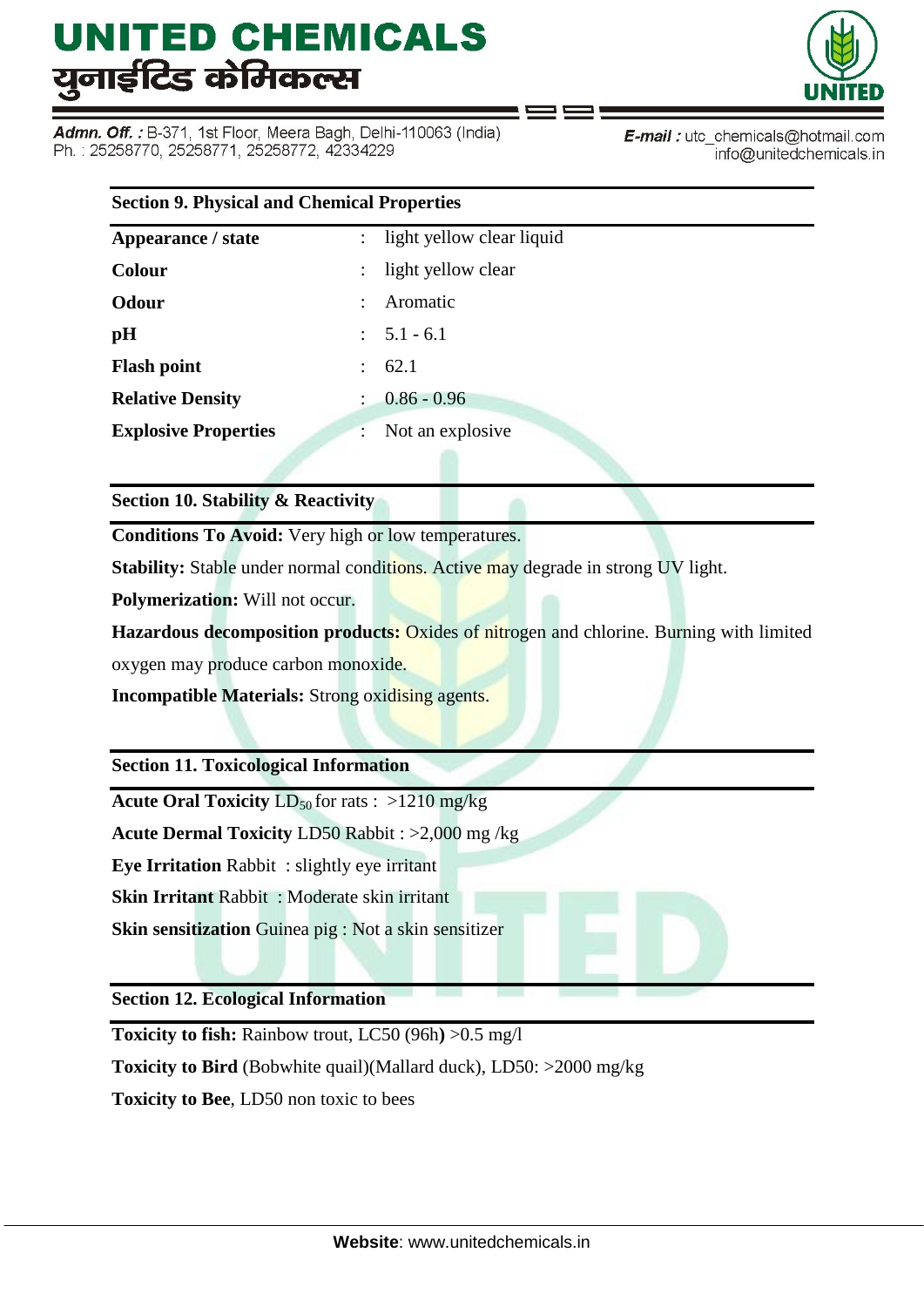Admn. Off.: B-371, 1st Floor, Meera Bagh, Delhi-110063 (India) Ph.: 25258770, 25258771, 25258772, 42334229



#### **Section 13. Disposal Consideration**

All chemical are considered acutely toxic. Dispose of in an approved manner (consult local authority) only as a last resort. Otherwise, apply according to label instructions. Consult label and Directions for Use.

∍ ⊏

| <b>Section 14. Transport Information</b>                                                      |
|-----------------------------------------------------------------------------------------------|
| <b>IMDG Classification</b>                                                                    |
| Environmentally Hazardous Substance, Liquid, N.O.S.<br><b>Shipping name</b><br>$\ddot{\cdot}$ |
| 9<br><b>Class</b>                                                                             |
| III<br><b>Packing group</b>                                                                   |
| <b>UN</b> number<br>3082                                                                      |
| <b>Marine pollutant</b> :<br>Yes                                                              |
|                                                                                               |
| <b>Section 15. Regulatory Information</b>                                                     |
| <b>R-phrases</b>                                                                              |
| R <sub>20</sub> Harmful by inhalation.                                                        |
| R22 Harmful if swallowed.                                                                     |
| <b>R41</b> Risk of serious damage to eyes.                                                    |
| R65 Harmful - may cause lung damage if swallowed.                                             |
| R51/53 Toxic to aquatic organisms, may cause long-term adverse effects to the aquatic         |
| environment.                                                                                  |
| <b>Safety phrases:</b>                                                                        |
| S20/21 When using do not eat or drink/smoke                                                   |
| S23 Do not breathe spray.                                                                     |
| S24/25 Avoid contact with skin/eyes                                                           |
| S29/35 Do not empty into drains/Dispose of material and container in a safe way               |
|                                                                                               |

#### **Section 16. Other Information**

All information and instructions provided in this Material Safety Data Sheet (MSDS) are based on the current state of scientific and technical knowledge at the date indicated on the present MSDS and are presented in good faith and believed to be correct. This information